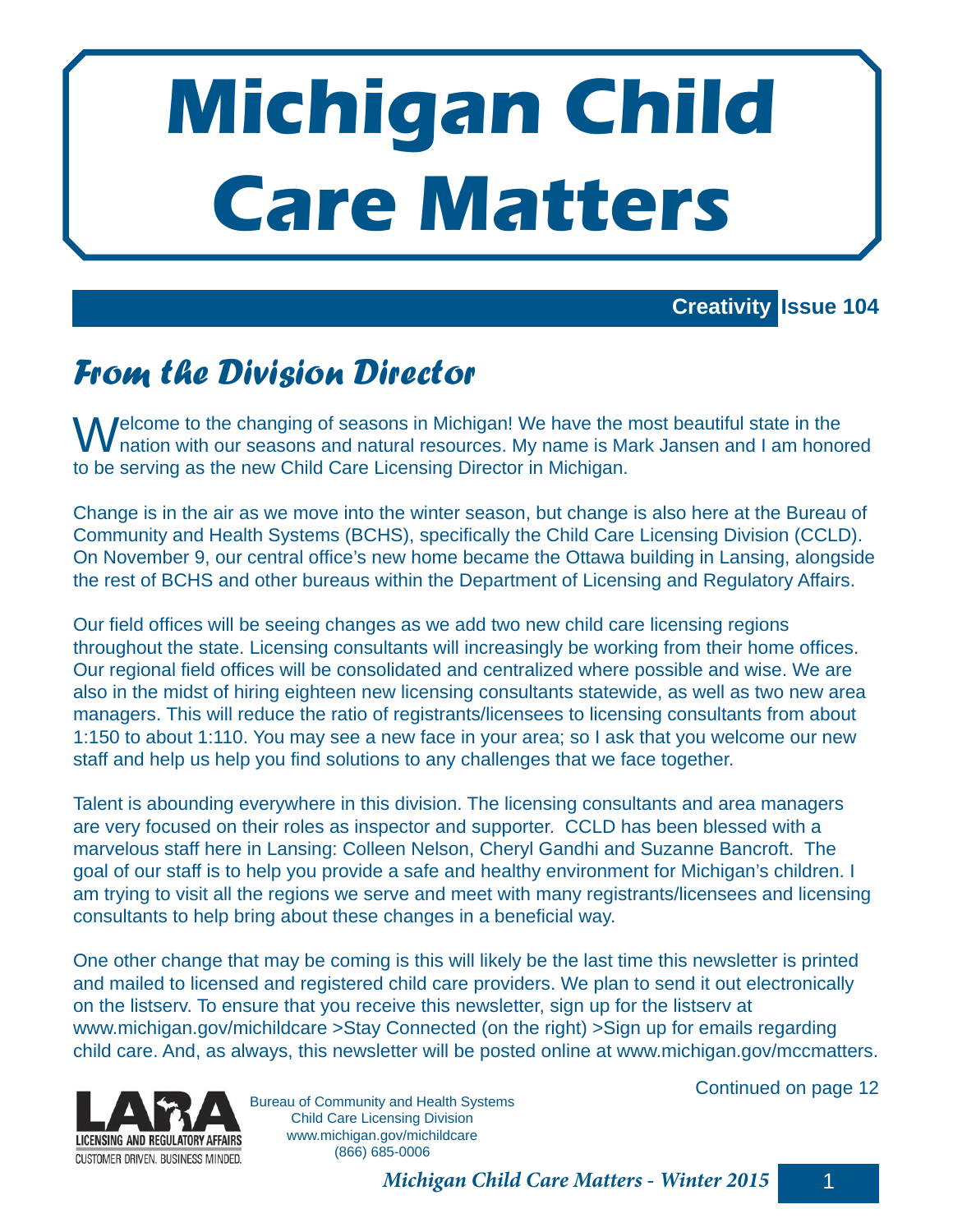## **Table of Contents**

- **22** Look, Touch, See, Smell, Hear, and **Taste**
- **4** Whose Creativity Flourishes in your Classroom?
- **5** Physical Activities **Indoors**

6 How to Support Creativity through Language and **Literacy** 

- **8 Creative Dramatic** Play
- 10 The Art of ...Art
- 14 Bringing the Outdoors into the **Learning Environment**

12 CPSC Recalls

All articles within Michigan Child Care Matters include one of the symbols below to identify for which type of provider the content is appropriate.



**A All** child care providers.



**Center** child care **providers**.



**Home** child care providers.

## **Look, Touch, See, Smell, Hear, and Taste**

The importance of including all the senses when

planning activities Kate DeKoning, Licensing Consultant Grand Traverse County



**Have you ever been listening to music and found yourself remembering where you were and what you were doing when** you heard that particular song? How about spelling a long word to a rhyme or tune you learned as a child? Our senses provide a powerful bridge to memories and help strengthen our ability to retrieve information. This is why it is critical to include sensory experiences as part of a child's daily routine.

#### **Infants**

An infant's world begins almost completely sensory; blankets are soft, milk is warm, music is soothing. As infants grow, those initial sensory experiences are transferred to memories. Caregivers can enhance an infant's learning by providing a wide variety of sensory experiences and labeling what the infant is experiencing.

- Provide a basket with infant safe objects that all feel different: soft, scratchy, slippery, rough, smooth.
- Listen to music with different tempos and dance with the infant; this incorporates sound as well as movement.
- As infants transition to solid food, be sure to keep introducing new tastes. Tell the infant what the new food is called and don't be discouraged if the first few (dozen) times you introduce something new it gets a funny face and spit back out.
- Provide a variety of motor experiences. Infants need time to experience the world from a variety of positions; make a crawling obstacle course with pillows, tape a stack of catalogues together to become a very short step, encourage self-feeding for fine motor control.

#### **Toddlers**

Toddlers are developing language at an astronomical speed. Caregivers can help by providing verbal labels for sensory experiences that require finer discrimination (bumpy and rough; smooth and silky, prickly and sharp). Sensory play can be fun and many toddlers will find the freedom of sensory play relaxing.

Make a sensory grab bag with matching objects.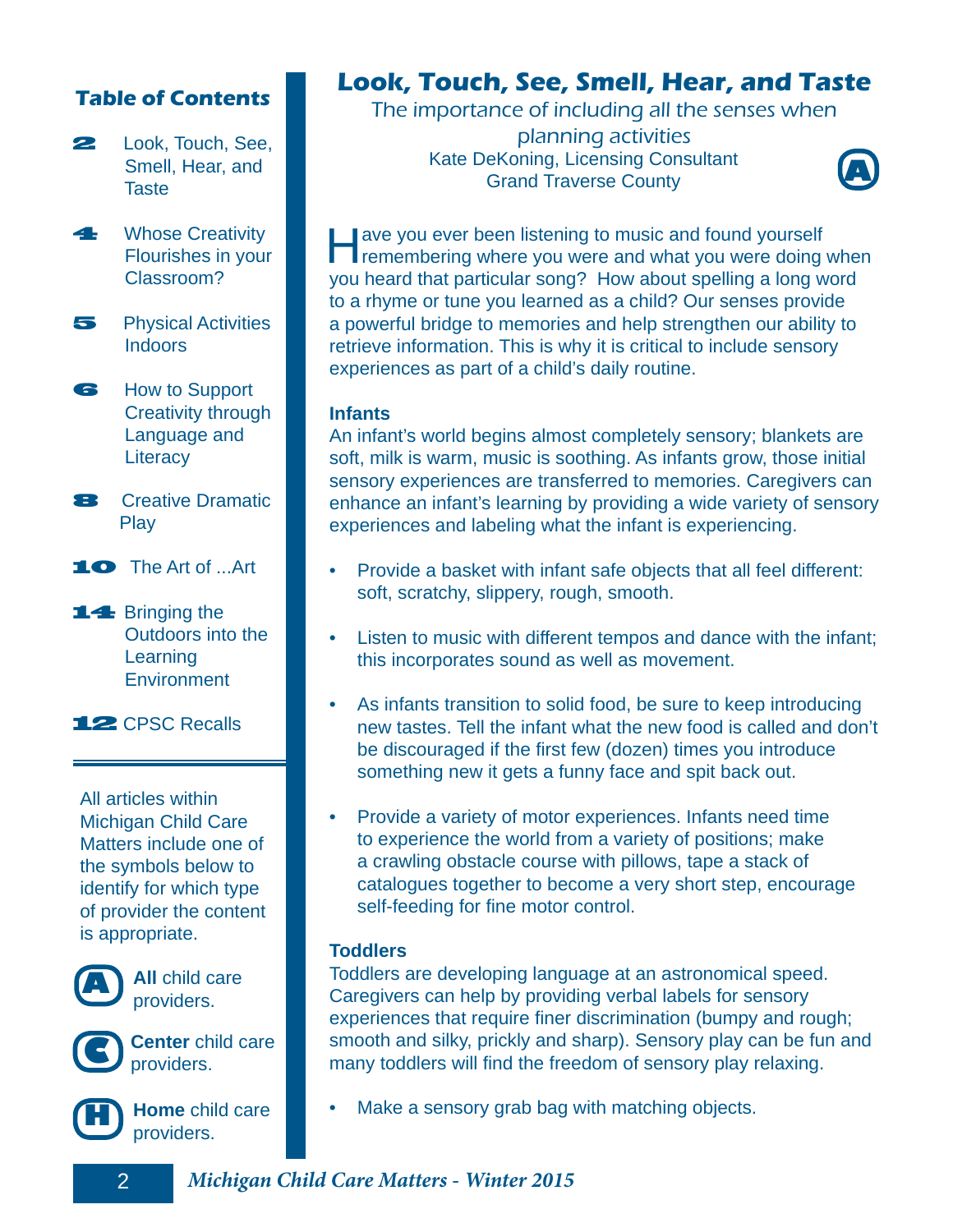- Have children dance to music of different tempos. Listen for different sounds outdoors (bird calls, cars, trucks, running water, the wind through trees).
- Make smelling jars with common scents (mint, cinnamon, vanilla, vinegar) by dampening a cotton ball with a scent and placing it in a jar with a perforated lid (cheese shakers work well).
- Introduce a sand/water table using materials that are toddler friendly with adult supervision (think about using cotton balls, leaves, sand, bird seed, corn starch packing peanuts, pine cones, etc. in addition to sand or water). Have a number of different size containers and let the children experiment with dumping/filling and moving the contents from one container to another.
- Continue to introduce new foods; let the children observe the preparation of food (or help if possible) and label the smells and tastes.

## **Preschool**

Preschool children are fine tuning their sensory knowledge; they have the basics and can now use that knowledge to experiment and explore. As they explore, preschool children will discover spatial awareness, mathematical thinking and scientific problem solving. A sensory table with something new every week will excite the curiosity of a preschool child.

- The nerves to the fingertips are now fully developed and the sense of touch can discriminate between finer and finer variables. Ideas to help children with touch could be sandpaper squares that need to be arranged from smoothest to roughest or a set of rocks that need to be arranged from heaviest to lightest.
- Think about using clay as an alternative to play dough. Clay is a natural substance and it can be manipulated in numerous ways

that helps develop fine motor control; it can be squeezed, pounded, rolled, patted, and pinched. Unlike play dough, clay can be attached to other pieces of clay with a bit of slip (dilute clay that is glue like). Clay and clay-like substances allow preschool children to explore in three dimensions.

- Preschool children can start learning the musical names for different tempos (search tempo online for names and descriptions) and will enjoy moving to mixed tempos. Hearing is more developed and preschool children can experiment with variations in sound (loud/soft). Record some common sounds and find pictures to match the sound, let preschool children match the picture to the sound.
- Expand children's vocabulary by letting them tell the story of the first time they remember a particular taste, smell, sound, or touch. Write out the story for the child or let an older preschool child write or illustrate the story. Ask leading questions, such as: "Have you ever smelled this before?" and "Tell me about what else you saw when you looked through the kaleidoscope."
- Continue to offer new food experiences. By preschool age, children are more likely to try something new if they have been able to help prepare (or even grow) the food themselves!
- The sand/water table can finally come into life! Experiment with different substances and with a variety of tools. Tom Bedard has a blog devoted entirely to his sand/water tables and the wonderful creations he and his preschool children use on a daily basis (www.tomsensori.blogspot.com). Each of his blogs not only explains what he has used, but also why and what the children are learning and discovering.

Children of all ages need a balance of sensory

Continued on page 7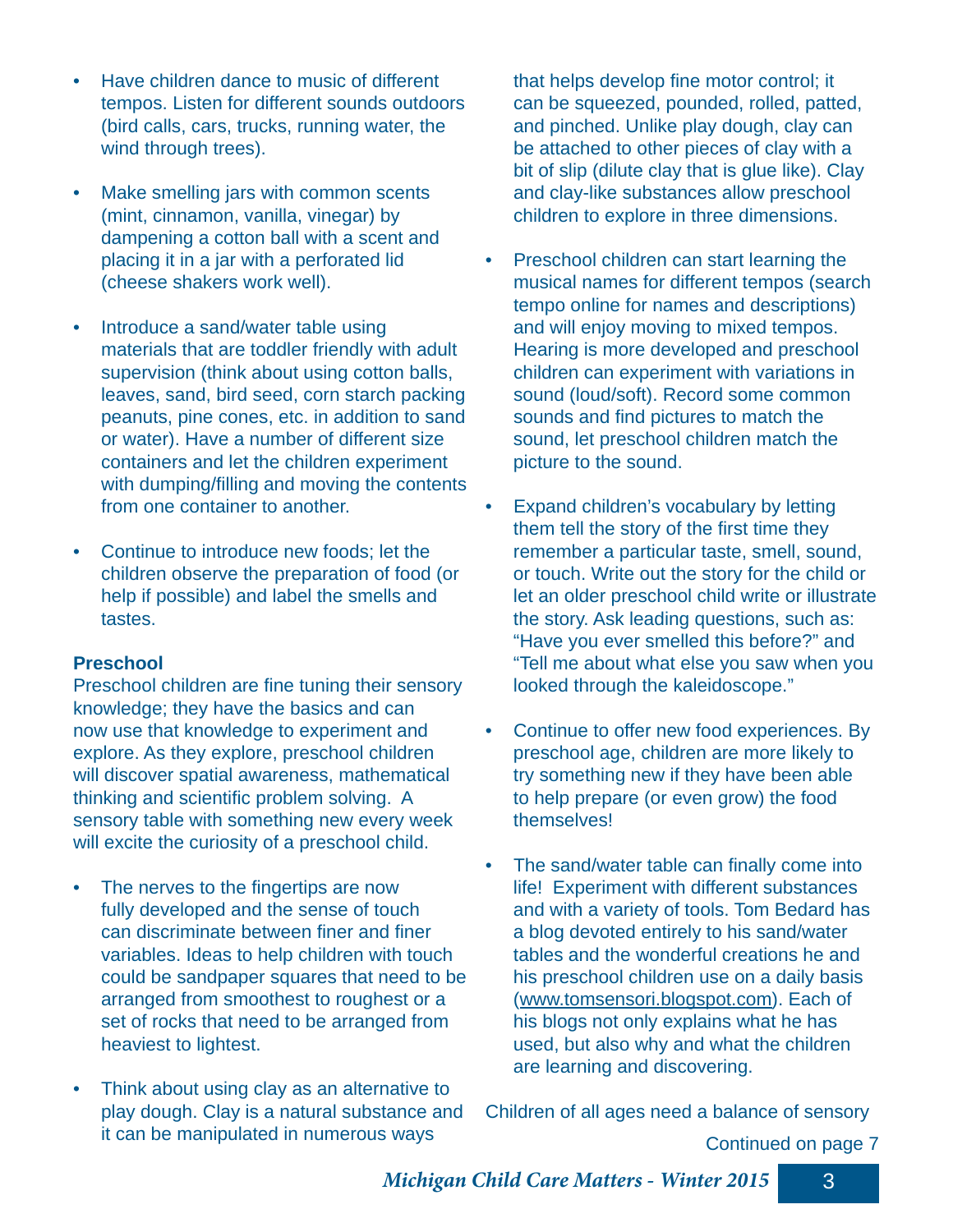## **Whose Creativity Flourishes in your Classroom?**

Catherine Edgar, Licensing Consultant Genesee County Adapted from an article in Issue 28 by Patricia Hearron



The creativity of young children can be one<br>of the most exciting and rewarding aspects of working with them. Their inventiveness seems boundless, their joy in using it contagious. As teachers and caregivers, we bear a special responsibility to treasure and nurture that precious quality of self-expression.

Now there is nothing inherently wrong with using an art project to teach the concepts of shapes or classification, or even the fine motor skills of cutting and pasting. In fact, all of these goals can be reached and a great deal of creativity can be exercised along the way. There may be something dishonest about producing 20 or more identical little ducks swimming under an equal number of cotton ball clouds and thinking that creativity has been fostered in the process. All of the playfulness involved in a project like that happens before the children get their hands on it. It was the teacher's imagination that was exercised when she found leftover cotton balls and yellow construction paper scraps in her supply closet and designed a project that would use them. Or, perhaps, it was even further removed from the classroom occurring in the mind of someone who put out a book of 100 handy craft projects for preschool children.

So what, you might say. The children learned something about following directions, the top and bottom of the page, colors, softness and smoothness, how paste works… and they have something to take home to mom to go with the poem they learned about ducks. All of which are worthy goals for young children and none of which comes close to the heart of creativity which is self-expression.

Children give us so many opportunities to support their creativity. It can be exciting for a teacher to find ways to take advantage of these opportunities. The secret lies in sensitive observation of children's behavior—watching and listening to them—and letting them know you think their ideas and feelings are important. Here are some suggestions to enhance creativity:



• Look around your classroom. How many open-ended materials are available to encourage children to express themselves in their own ways? Paints, clay, crayons, dressup clothes, and puppets seem obvious choices. How about sand, blocks, water, hole punches, mud, soap, seeds, scraps of paper, natural objects, and even a typewriter? The list is endless.

- Look at the arrangement of these items. Is there a comfortable, clearly defined space in which to use them? Can a child concentrate on her block building without fear of it being destroyed by a tricycle? Are items sorted so that children can see which choices are available?
- Look at your schedule. Do children have enough time on a painting to accomplish what they want without interruption? Can they spend extra time on a painting and be confident that there will be time to choose another activity or do they have to rush from spot to spot because they aren't sure when you will call for clean-up? Are materials available long enough for children to exhaust their possibilities, but not so long that they become boring or simply become unnoticed permanent fixtures? How often do children have to hurry up and wait?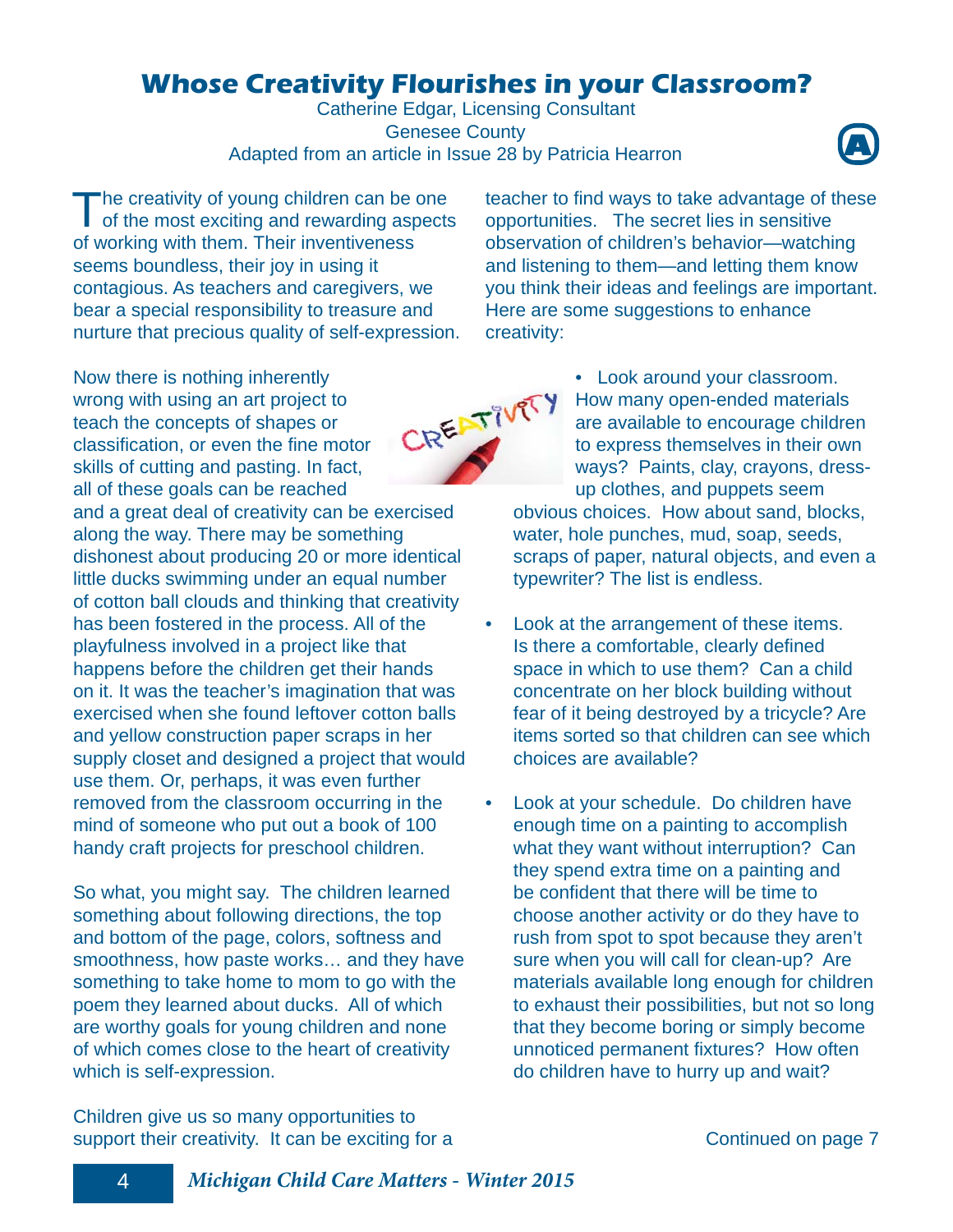## **Physical Activities Indoors**

Katrice Sweet, Licensing Consultant Ingham County Adapted from Issue 97



Children need large muscle movement<br>
Cthroughout the entire day. Most caregivers only plan for this during outside or gym times. Classroom time is reserved for cognitive, social and emotional skill building. Typically, the only physical skill building in a classroom relates to fine motor. Often there will be a few children in each classroom who can only fully engage in these activities for a short time before they start running, throwing items, climbing on furniture, etc. These children need to participate in more physical, large motor activities throughout the entire day, not just when they are outside.

According to "Learning to Move and Moving to Learn," an article published by Head Start Smart Body, research has found motor abilities and play are related to important learning processes such as attention, memory, selfregulation, and overall academic achievement throughout childhood. The article also indicates that there have been numerous studies linking physical play with a child's ability to focus. Children are much more able to focus their attention in the classroom after active motor play. This may be because the children expended energy and/or because, during motor play, children learn to regulate their thinking and behavior through controlling their body movements. Another thought is that during active physical play, the brain releases serotonin and endorphins which may help children focus more attentively.

Here are some large motor activities that could safely be incorporated as a center in your classroom or used inside your home:

Sock snowball fight: ball up a basket of socks. Let the children throw the snowballs at each other, at a wall or into the basket. Make sure to let them throw both overhand and underhand.

- Baseball: Use clean, empty 2-liter plastic bottles as bats and a balloon placed inside a nylon sock as the ball. (The nylon sock keeps the pieces together if the balloon breaks.) The children can practice hitting the ball.
- Tennis: Stretch a metal coat hanger into a square shape. Stretch a nylon sock over the square. Use duct tape to cover any sharp edges. This is your racket, using the hook as the handle. The ball can be a balloon inside a nylon sock.
- Create an obstacle course: Use chairs, rope, pillows, large blocks, cardboard boxes, etc. to create a course to climb over and under. Also, challenge the children to create their own course.
- Tape a large piece of contact paper to the floor, sticky side up: Let the children dance on the paper without shoes. You can also use bubble wrap.
- Hopscotch: Tape a hopscotch course on the floor. Encourage the children to hop on one foot or two feet across the course.
- Throwing at a target: Create balls out of yarn, sponges, newspaper, etc. to throw into a basket or at a target. Add specific shapes, colors, numbers, letters, or emotion faces to the target. Have the children pick a card and throw the ball to the corresponding target.
- Sand boxes: Fill a gallon size bag with sand and tape it closed. Place this inside a shoebox and tape the shoebox closed. The children can build with the heavy boxes.

Continued on page 7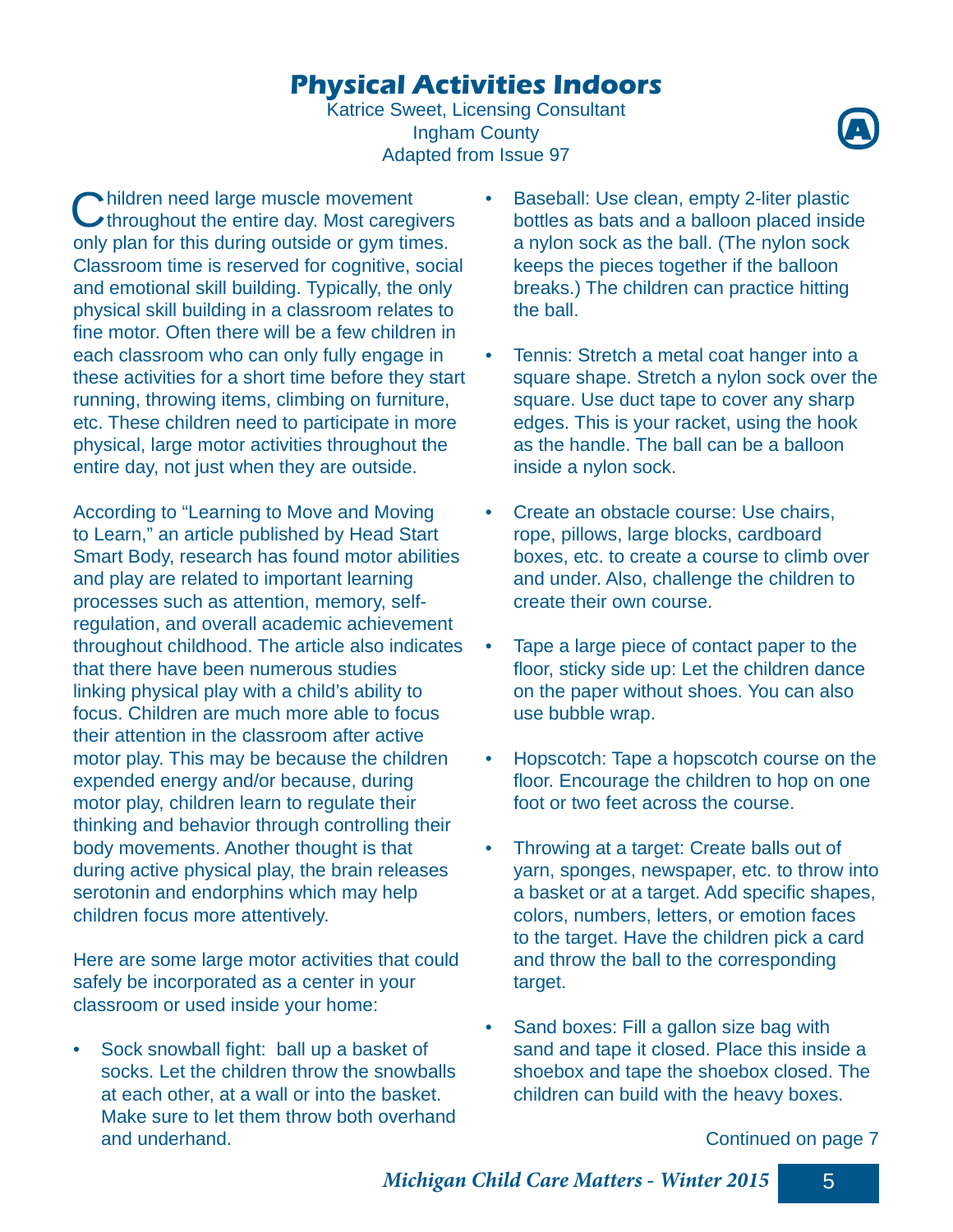## **How to Support Creativity through Language and Literacy**

Thanh Biehl, Licensing Consultant Washtenaw County





Creative teaching is<br>Ca key component in fostering creativity in young children. Children's creativity is developed by engaging children in

activities that promote language and literacy as well as music and movement, imaginative play and the arts. It allows children to share and express their ideas, thoughts and feelings. As caregivers, we can help facilitate a child's creativity by providing rich experiences and hands-on activities. Furthermore, caregivers can encourage creativity by:

- Asking open-ended questions.
- Maintaining an attitude of non-judgment. The critical examination of a child's ideas should be encouraged, no matter how far out or unrealistic those ideas may seem. Additionally, original and creative ideas should be acknowledged with positive regard.
- Modeling creative thinking and behavior.
- Praising the creativity and methods used during the execution of a task, as opposed to praising only the completed project.

Below is how the story of "The Three Little Pigs" is used as an example on how to support creativity through language and literacy:

*1. Story time.* Picture books develop visual literacy*.* The carefully crafted, creative illustrations in picture books develop children's awareness of line, color, space, shape, and design. Some illustrations complement or reinforce the story, whereas others enhance or extend the text. Pictures convey meaning and open new opportunities for interpretation. Before telling a story to children for the first time, it is usually advisable to practice how you

are going to do this. This may include, for example, mime, actions you plan to use to convey meaning; the way you are going to use your voice for different characters or to create surprise or suspense.

- *2. Ask open-ended questions.* Show the child a picture, and then ask questions to stimulate and create a thinking atmosphere. For example: What are the pigs in the picture doing? What is the wolf saying? What would happen if…?
- *3. Group Storytelling.* After reading "The Three Little Pigs," ask the children to retell the story. This can be done in different ways depending on the age of the children. One example is to have all the children participate by starting with one person and going around the group. Instruct the first person to begin the story with an opening sentence. Each person will add a sentence in sequence of what happened next and so on. It does not matter if the story is the 'correct' version or a totally new version of the story. The intention is to have a joint story.
- *4. Dramatic Play.* Role-playing means creating a story and giving a voice to the different characters in the story. Children grow through self-expression, and dramatic play allows them to act out their thoughts and express their feelings. When children imitate others, they are developing a vocabulary that allows them to name and navigate the world around them.
- *5. Arts Activities.* Draw a picture to make up a new ending for the story or recreate the story by using a variety of art materials, such as paint, crayons, markers, water paint, chalk. Another idea is to have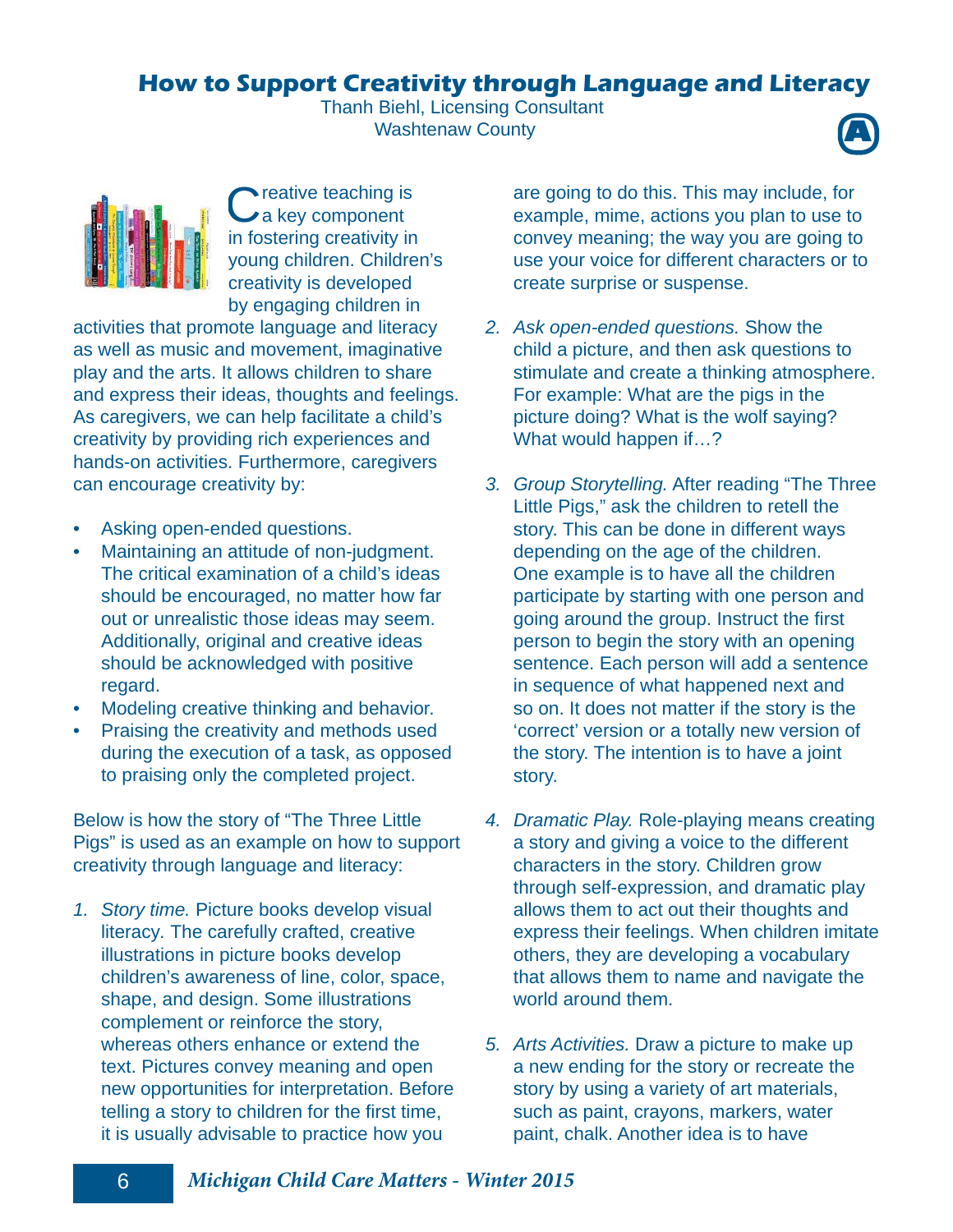the children build their own version of a house by using popsicle sticks, pebbles, rocks, or hay. This allows the child to use art to express and communicate his/her interpretation of the story.

Play and the creative arts are essential ways children communicate, think, feel, and express themselves. As children increasingly develop their ability to understand, retell, act out and/or create their own stories, this also has a positive effect on their confidence and self-esteem. Caregivers can help children develop their creativity by providing a creative environment, helping children to build up their skills through play, behaving creatively themselves, and praising children's creative efforts.  $\triangle$ 

Physical Activities Indoors, from page 5

- Balancing beam: Create a balance beam with a  $2x4$  board on the floor.
- Dance competition: Allow the children to showcase their dance moves with their favorite music.

Caregivers carefully plan the centers and daily indoor activities to increase development in cognition and social emotional skills. Daily gross motor activities for the classroom are just as important. These activities, along with any other activities your provide, are successful with appropriate supervision and engagement by the caregiver. Creating space for these activities may reduce conflict and encourage children to remain engaged throughout the day. ❖

experiences every day. Sensory experiences can be soothing, stimulating, strong or mild. As you help children become more aware of their senses, you are giving them coping, reasoning, problem solving, and memory skills.  $\div$ 

#### Whose Creativity, from page 3

- Look at your lesson plan. Do "art" projects always have a pre-determined product or do you frequently give children the opportunity to simply explore various media? Are old magazines, paste, scissors, crayons, markers, and paper available on a daily basis so that children can design their own projects if yours doesn't appeal to them? Can they ask for and get staplers, tape, and other special tools when they need them to complete a spur-of-the-moment project?
- Look at yourself. Are you flexible and sensitive enough to hear what the children are telling you? Do you notice and compliment or imitate some of the wonderful movements or songs or poetic phrases that they invent? Or does everyone in your classroom always march to *your* rhythms and sing *your* songs? Do you ever hear yourself telling children to stop talking so that they can do the *language* activity you have planned?

Whatever your answers to these questions, I hope you will begin to see new ways to nurture the creativity of the children in your care.  $\triangle$ 

## **Want to Receive Credit for Reading Michigan Child Care Matters?**

Licensing has developed tests based on the content of this newsletter. You can receive up to one clock hour of annual training for reading three newsletters and passing the associated tests each calendar year. Each article will include a symbol (see page 2) in the title of the article to identify the content as appropriate for center child care providers, home child care providers or all child care providers. For more information on how to access these tests, go to www.michigan.gov/mccmatters.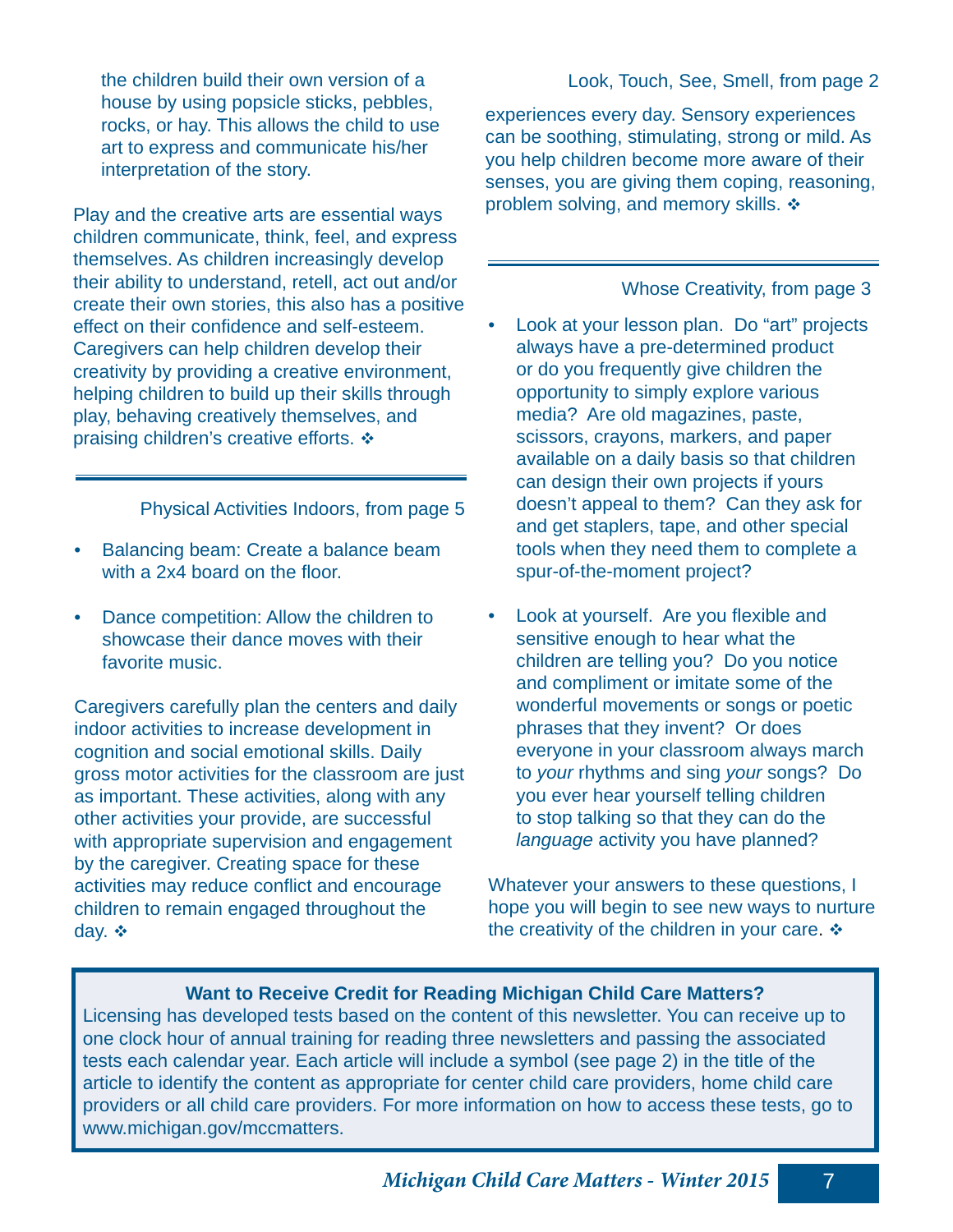## **Creative Dramatic Play**

Jackie Sharkie, Area Manager Macomb County



One of the best ways children have to<br>
express themselves is through dramatic play. In this type of play, they feel free to express their inner feelings as they imitate the people, animals and objects around them. Dramatic play helps them understand and deal with the world.

Role playing family happenings, everyday activities such as a visit to the doctor, store or bank, and child care situations, stimulates creative thinking. It is a good way to help children experiment with roles, see the viewpoints of others, help them explore their own feelings, handle their emotions, and problem solve.

Stimulate this spontaneous play by providing simple props and encouragement. Children also need enough space to be able to move around freely and a good stretch of unstructured time, at least 45 minutes, to really get into their creative play. Because the key is individual expression, children of all physical and cognitive abilities enjoy and learn from this type of play. A child's creative activity can also help caregivers learn more about what the child may be thinking or feeling.

Caregivers play an important role in the dramatic play area. They support creativity by doing the following:

- Providing a creative atmosphere. An adequate supply of diverse materials should be available for use. Provide the children with open-ended toys and objects that can become a variety of things and don't need adult instructions or demonstrations.
- Allowing the children to make the decisions. Adults who constantly exert direct supervision and control diminish the spontaneity and self-confidence that are essential to the creative spirit.
- Showing patience with children's play and appreciating their efforts. Suppress the impulse to accomplish tasks for children and allow them time to accomplish their goals.
- Being open to new ideas. Let children know that it is not always critical to have the correct answer to a problem; that novel, innovative and unique approaches are valued as well. Encourage creative problem solving in a variety of ways. Teach children to look at alternatives, evaluate them and then decide how to carry them out successfully.

Sometimes children need assistance with getting started in their dramatic play. The following is an example from the National Association for the Education of Young Children.

*Pam teaches 4-year old children. Early in the year, she observes that although the children like to play in the house area, they do little more than pile the dishes on the table, dump them in the sink, or open and close cupboards. Their play lacks focus and conversation, and it often breaks down in arguments. She wants to introduce other possibilities and help the children learn to play at a higher level.* 

*One day when Emily, Sam and Jill are in the house area, Pam joins their play. Choosing a theme that she knows these three children have experienced – birthdays – she enters the area and models the role of the birthday person. "Hi, I'm planning to have a party for my birthday. Can you help me?" When she asks a question, "What will we need for my party?", the children respond, "A cake!" "We'll need balloons!" "Presents!"*

*Pam brings the shopping cart over and the children seize on it, pushing it around the room*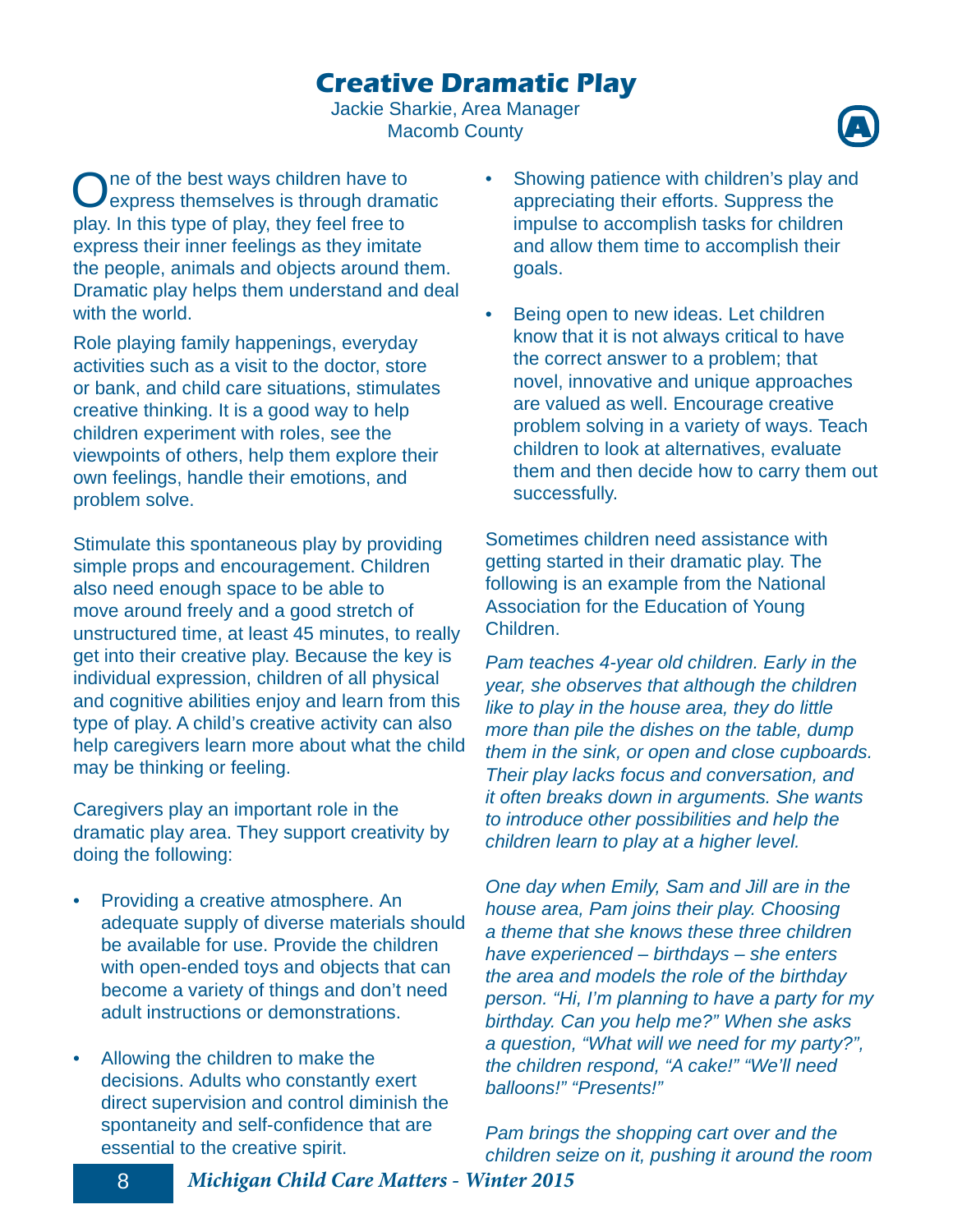*and pretending to find various party items. Pam steps back while the children are immersed in playing that they are shopping. When this winds down, she asks, "Whom shall we invite to the party?" The children start shouting out names, and Pam says, "I can't remember all those names. We need to make a list." She creates a challenge – one she knows will vary for each individual child – by asking, "Who can write their name on the list?"*

The children can take over from there or the caregiver can ask more questions to get children thinking about how they want to proceed in their play. The children control their play through their experiences and imaginations, and they exercise their power of choice and decision-making as the play progresses.

The caregiver's goal is to stimulate play and not control it. Learn how to extend children's play through comments and questions. Stimulate creative ideas by encouraging children to come up with new and unusual uses of equipment. Try to remain open to new and original ideas, and encourage children to come up with more than one solution or answer. Ideas for setting up your dramatic play area include:

#### **Dress–Up**

Create a dramatic play box of dress-up clothes. Select a particular theme or include a variety of outfits. Include props that fit the dress-up clothes. These may include adult t-shirts, hats, neckties, vests, gloves, old costumes, plus plenty of necklaces, bangles, crowns, and hair ornaments. Towels and blankets can also be used in various ways (superhero cape, for example). A large mirror on the wall allows children to admire themselves.

### **Puppets**

Provide a puppet stage, either commercially produced or homemade, and a variety of puppets. Include hand puppets, finger puppets and homemade puppets. Provide materials, such as socks and paper bags, for the children to make their own puppets. Use a large cardboard box to make a puppet theatre. Just cut a large square hole in the top half of the front and a smaller one in the back where the children can enter. Hang a curtain inside the stage to hide the young performers.

#### **Stores**

Set up a store area for dramatic play activities. For variety, organize boxes with props for many different types of stores and businesses. Ideas include a grocery store, salon, pet store, post office, police station and office. Include props and costumes that allow the children to recreate the business. For example, for a post office, include mailboxes that are made out of large boxes and an area for children to write letters. They can put them into envelopes and put stickers on them for the stamps.

#### **Kitchen**

Use a toy kitchen set in the dramatic play area. Provide plastic food, pans and utensils. Save empty containers from your own kitchen for inexpensive food props. Add a kitchen timer, aprons and oven mitts. Include a child-size table with a tablecloth and table settings. This allows the children to learn how to set tables and provides a place to serve the food created in the kitchen area.

Providing creative opportunities for children is part of healthy emotional and cognitive development. There is nothing more satisfying and fulfilling for children than to be able to express themselves openly and without judgment. Provide these opportunities throughout the day, and you will care for happy and healthy children.  $\div$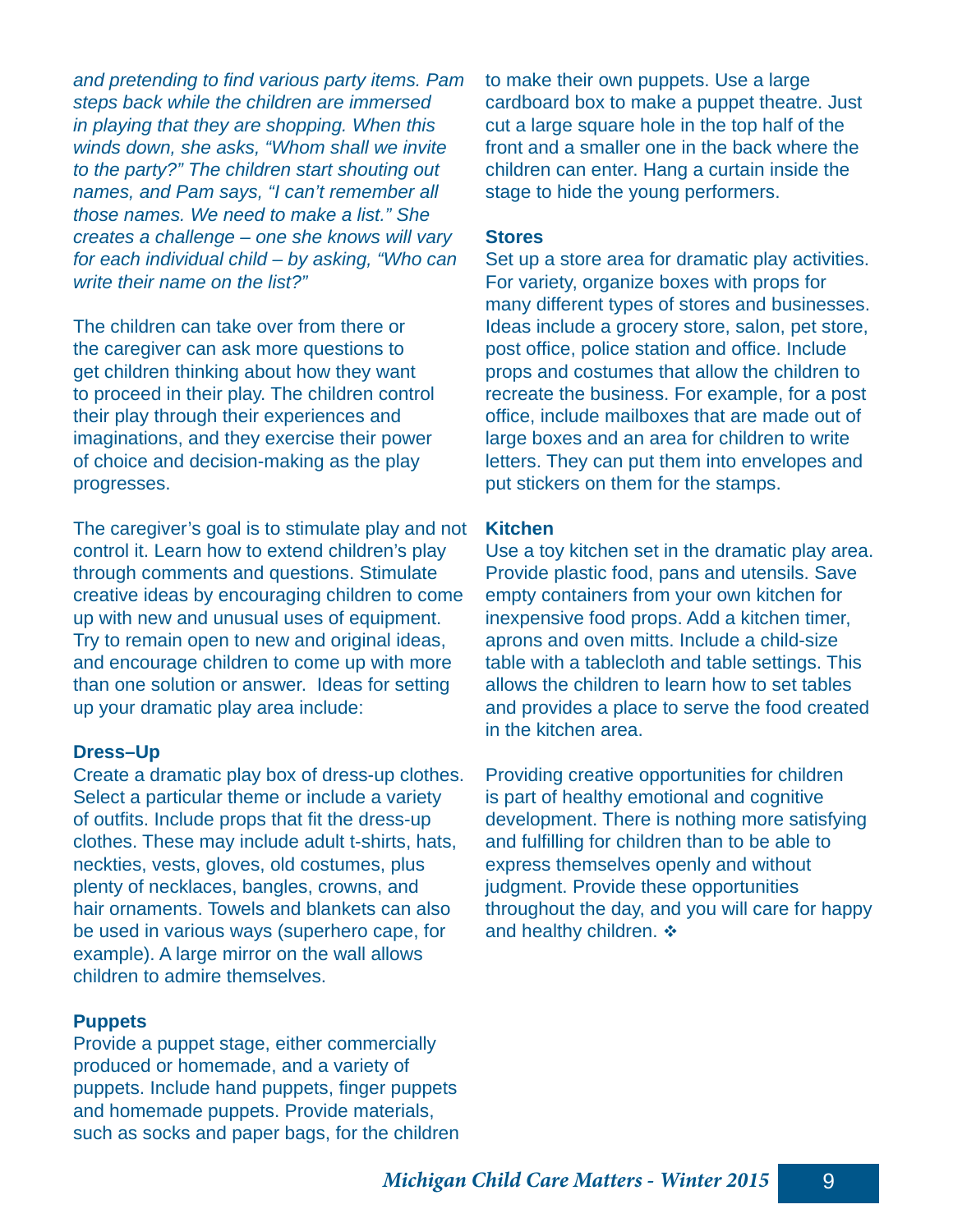## **The Art of ...ART**

Kate DeKoning, Licensing Consultant Grand Traverse County



**Merriam-Webster defines art as something**<br>that is created with imagination and skill and that is beautiful or that expresses important ideas or feelings.

Art projects in a home or center are sometimes a project designed by an adult (the teacher) to please another adult (parents). Children may be given some leeway in placement of wings, eyes or other parts that have been cut out for them, but there is very little imagination involved for the child. The project may be helping children learn fine motor skills, but does not involve the child's imagination or express the ideas or feelings of the child.

Think about an alternative where children are presented with the raw tools, and given the freedom to experiment with those tools; where the process of creation is more important than a final product.

Here are a number of open-ended ideas that can be incorporated into an art area:

- Paper of many different colors, sizes and textures.
- Paint (tempera, acrylic, water colors), crayons, colored pencils, oil or chalk pastels.
- Clay and tools such as shells, twigs, pine cones, rocks, nylon net, pizza cutters, butter knife, glitter, barrettes, toy cars (wheels make interesting tracks), small toys, gears, etc.
- Glue, both glue sticks and small pots of white glue with paint brushes for application.
- Small scraps of wood, a collection of outdoor items (pine cones, twigs, leaves, small stones), cotton balls, paper scraps, shells, macaroni, yarn, etc.
- Wire to bend into interesting shapes.
- A small loom.
- Scissors.

The most important thing to remember is that from the child's perspective, the process of creation is far more important than a finished project. Children need to experience what happens when colors mix together, when too much glue is used (or not enough), why water color looks different on absorbent paper than it does on paper with a hard finish. The other part about creation is that a child may start with one idea in mind, and as they work with the materials, that idea may change into something else.

Great ways to talk to children about their art:

- "Tell me about your … (picture, sculpture, clay, etc.)."
- "I watched as you painted, your whole body was moving, what did that feel like?"
- "You used lots of bright colors, I feel happy when I look at your picture."
- "You used lots of green, then you used red and they made brown."
- "How did you make it look like this?" or "What did you do to make it look like this?"

Art that focuses on the product, or art that is over-praised, creates children who may be hesitant to let their imagination soar.

If the end product can't be saved, children may want the story of their creation to be saved with a photo or have their story written out. Parents who wonder why they are getting a heavily layered blackish brown piece of paper will delight in the story of its creation in the child's own words.

Art can be messy, but art can also give children a chance to express what their words aren't ready to say. Without art, who will be tomorrow's artists? ❖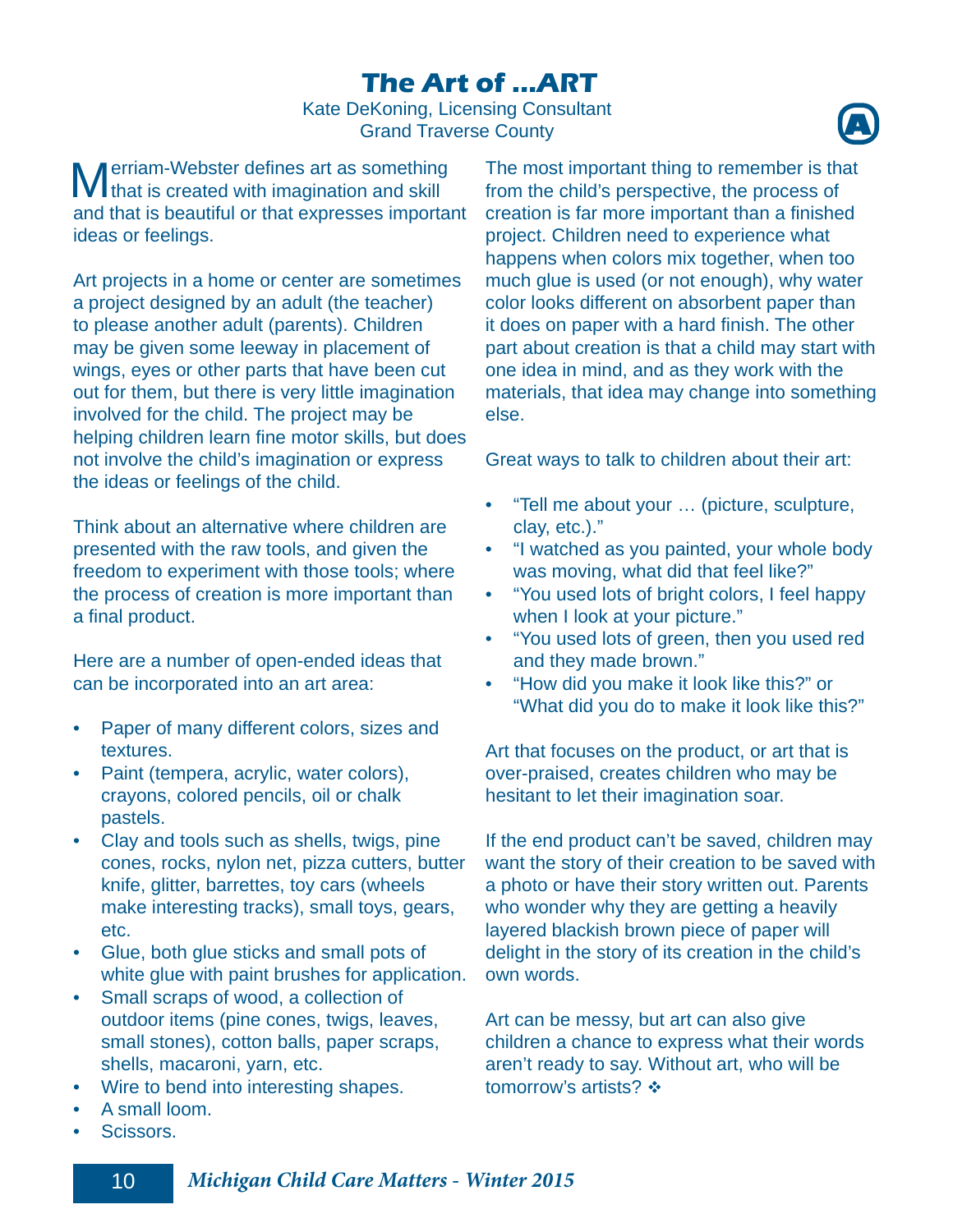## **Bringing the Outdoors into the Learning Environment**

Cynthia Jalynski, Licensing Consultant **Oakland County** 



The outdoors is full of things to excite young minds. There are many methods for making nature accessible to children in ways that inspire creativity and stimulate curiosity in science. This focus on the natural world may be achieved by bringing outside items indoors or by creating a space in the child care setting reserved for nature themes.

## **Nature Tables**

Instead of decorating bulletin boards or displaying children's artwork only on the walls, consider a nature table. Different colored cloths may be used to represent different seasons. Bring items like flowers, twigs, insects or leaves indoors or show off children's artwork that represents these natural things in an area set aside for this purpose.

There are endless nature themes to explore. Month by month, the table could transform into a farm, a forest, or an ocean related items for children to see and touch. Labeling the items on display will stimulate language development.

Children may be encouraged to collect natural items (such as pine cones or rocks), create them using art supplies or cut out pictures from magazines. Science supply catalogs may also be useful for finding items to exhibit such as feathers or shells.

Nature books and charts placed near the table will enable children to name and classify animals and plant life and encourage children to expand their knowledge about the items shown. These learning opportunities work best when they are seasonally relevant or reinforced by other curricular activities.

## **Pets**

Pets are a popular way to bring nature indoors. Common pets include fish, lizards, turtles, hermit crabs and guinea pigs. There are many things to consider before selecting a pet, including children's allergies, arrangements for pet care during weekends and holidays, and potential safety risks associated with pet's behavior or supplies such as heat lamps. It is recommended that parents are informed prior to obtaining pets. Licensing rules for family and group child care homes require providers to inform parents of animals in the home.

Encouraging children to tell or write stories about the pet is one way to enhance creativity in the classroom. Students might help create a daily journal that describes the pet's day. Caregivers will help children develop observational skills by routinely recording changes in a growing animal's size and weight.

Nature tables and pets are two ways to stir children's imagination and stimulate interest in nature year-round. ❖

**Care Matters**

**Michigan Child**

Editorial Staff

**Thanh Biehl** Licensing Consultant

> **Erika Bigelow** Area Manager

**Kate DeKoning** Licensing Consultant

**Catherine Edgar** Licensing Consultant

**Cynthia Jalynski** Licensing Consultant

**Colleen Nelson** Child Care Program Consultant

**Jackie Sharkey** Area Manager

**Katrice Sweet** Licensing Consultant